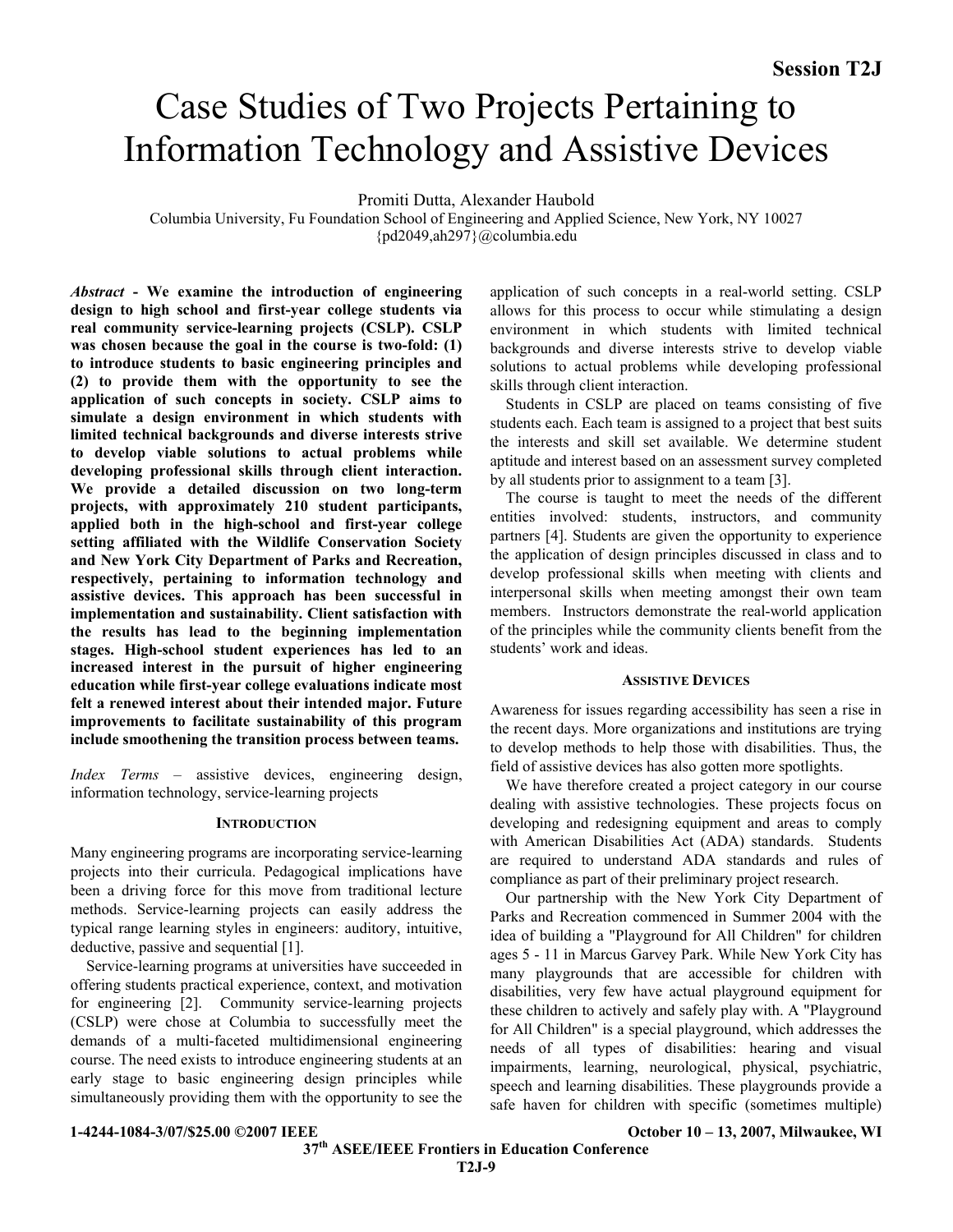# *I. Initial Design Proposals – High School Students*

Forty high school students, mostly juniors, were the starting force for the project. Eight teams consisting of five students each were assigned to each of the different types of disabilities with one team responsible for overseeing the entire playground design. The main task given to the students was to develop at least one piece of feasible playground equipment for their given category of disability (Table 1). Students were required to comply with ADA rules and regulations in the design of their playground equipment. Furthermore, students were advised by occupational and physical therapists from a local public school designed to cater to children with disabilities, PS 79M, located conveniently across from the proposed playground site. These children would be the primary beneficiaries from the creation of such a playground.

The hearing impairments team focused on the tactile and visual senses that a child with auditory disabilities may rely heavily on. The main design is a life-size, seven-key organ that plays musical notes while displaying the seven colors of the spectrum appealing to visual senses as well as auditory (Table 1).

Children with learning disabilities have trouble following patterns and are not able to grasp simple directions. Thus, this team created an enlarged version of a memory game with eight blocks. Each block has characters on four faces with a tube. An added incentive of the game was that it was also wheelchair accessible, allowing those with physical disabilities to also partake (Table 1).

Neurological disabilities affect the function of the central

nervous system mentally, physically, perceptually or in motorskill-oriented operations. Thus, designs for playground equipment needed to be simple but stimulating. The team produced the sound levers device. When one lever is pulled, the hammer or the locking arm is thrown, swinging the hammer to one of the two bells. The locking bar insures that whenever either of the levers is pulled, the hammer will hit a bell (Table 1).

The physical disabilities team was assigned to pay particular attention to motor disorders and quadriplegia/paraplegia when designing their playground equipment. To do so, the team developed a slide complex that includes two ramps (and up and down ramp) and two slides specifically designed to accommodate children in wheelchairs (Table 1). The complex also includes two different panel games: car game accessible from the top platform and a tictac-toe game close to the ground.

The psychiatric disabilities team designed a wheelchair accessible train with four cars and locomotive. Designs and activities are found throughout all trains with wave-like holes in walls. The locomotive car has many tactile features for children to explore (Table I).

Children with speech and learning disabilities have disorders, which affect their ability to communicate and understand. The team produced numerous designs to mentally and physically stimulate children with these disabilities. However, the most appealing one was the wheelchair swing. This unique swing does not require that the child be removed from his or her wheelchair (Table 1).

The visual impairments team designed the Nĕmo Spring Toy which is specifically for the blind (Table 1). It is a modified version of the traditional spring toy appealing to tactile sensations with different types of surface. Bright colors are used as well for less severe cases of visual impairment.



3D IMAGE RENDERINGS FOR DESIGNED PLAYGROUND EQUIPMENT CREATED BY SUMMER HIGH SCHOOL STUDENTS IN 2004 FOR THE "PLAYGROUND FOR ALL CHILDREN" PROJECT IN CONJUNCTION WITH THE NEW YORK CITY DEPARTMENT OF PARKS AND RECREATION FOR MARCUS GARVEY PARK.

TABLE I

**37th ASEE/IEEE Frontiers in Education Conference T2J-10**

**1-4244-1084-3/07/\$25.00 ©2007 IEEE October 10 – 13, 2007, Milwaukee, WI**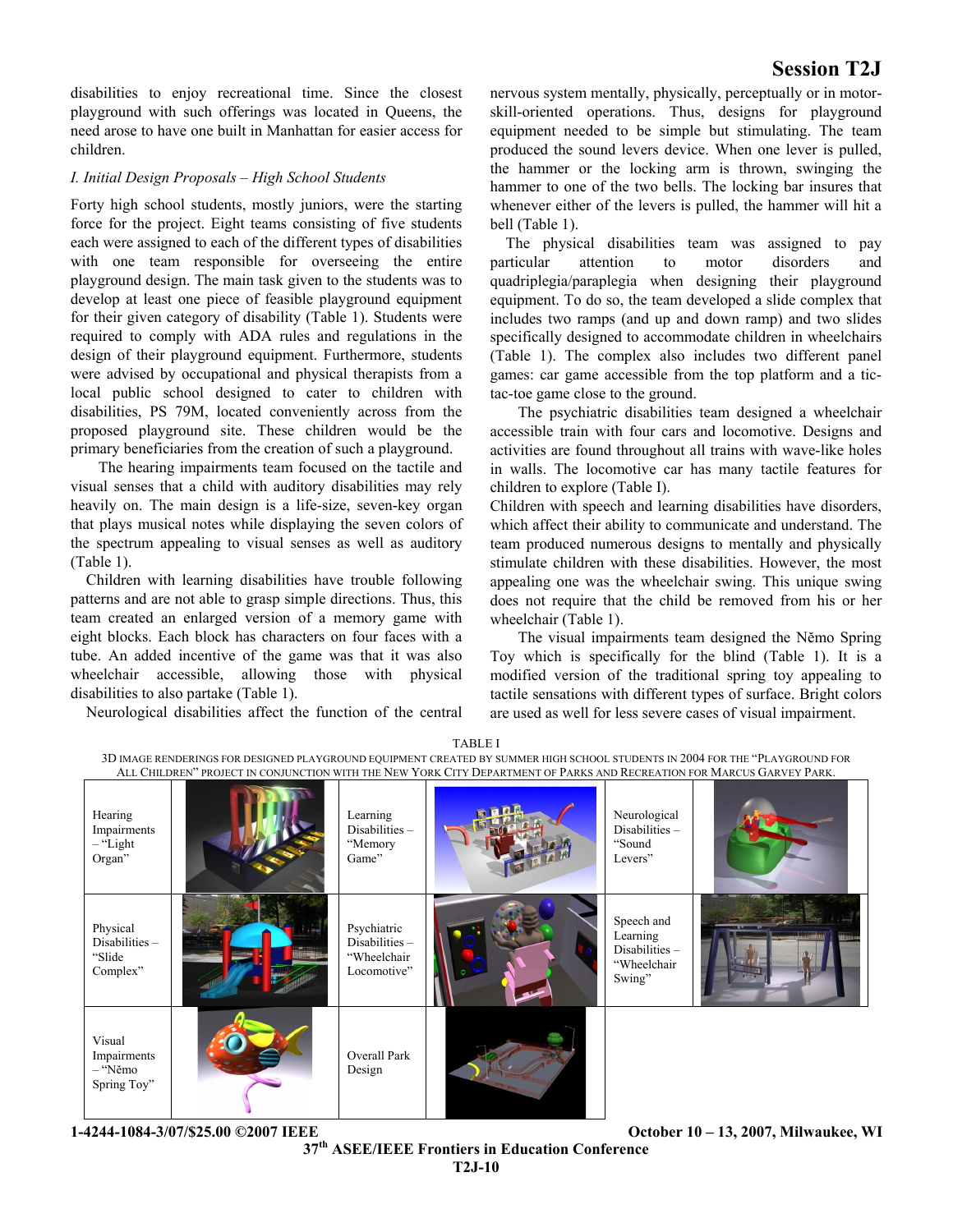The task of the overall design team was to create the general layout for the playground (Table 1). This would be accomplished by designing equipment such as special sandboxes and custom wheelchair accessible water fountains in addition to the other pieces of equipment designed by the other teams.

Students produced complete 3D image renderings, which were given to the New York City Department of Parks and Recreation for each of the designed playground equipments.

# *II. Implementation of Design – First-year Engineering Students*

The completion of the summer term served as motivation to continue the playground project. Administrators from PS 79M and the New York City Department of Parks and Recreation were enthusiastic about seeing the park actually built. Thus, actual implementation and prototyping were the next steps.

The following semester students, Fall 2004, were given the arduous task of producing small-scale prototypes. However, this time the students involved would be first-year engineers. Community partners from the New York City Department of Parks and Recreation picked the designs proposed by the summer high school students in conjunction with the therapists from PS 79M. The ideas and designs for the Slide Complex, Wheelchair Swing, and Light Organ were chosen.

The student teams were given the same support and guidance that the high school students were given the summer before. The main difference being that these students had more time since they were allotted one complete academic term, approximately fourteen weeks, for the completion of their prototype.

Each chosen design was assigned to two different teams. This was does intentionally to achieve two feasible solutions for each design. While producing the mini-prototypes, the teams amended the initial design solutions to attain feasibility in actual implementation. Undoubtedly, each team would have a different idea for implementation of the proposed design and thus no two designs were alike even though the same initial concept had been assigned. Figure 1 shows the two different designs proposed for the Wheelchair Swing.

At the end of the Spring 2005 academic term, the New York City Department of Parks and Recreation and PS 79M unanimously agreed that the Wheelchair Swing was novel and actual implementation was imperative. Fall 2005 marked the beginning of the actual prototyping for the swing. Students worked with machinists to create a full-size prototype of the swing (Figure 2).

The following term, Spring 2006, the student team was responsible for implementing and testing the swing with actual students with disabilities from the PS 79M school. The project was deemed a success since results from the user-study were extremely favorable (Figure 2).



TWO DIFFERENT DESIGNS PROPOSED FOR THE SMALL-SCALE PROTOTYPE BY STUDENTS IN SPRING 2005 FOR THE "WHEELCHAIR SWING."



ACTUAL FULL-SIZE PROTOTYPE OF "WHEELCHAIR SWING" (LEFT). THE DESIGN WAS TESTED WITH STUDENTS FROM PS 79M TO DETERMINE ACTUAL FEASIBILITY OF USAGE (RIGHT).

#### **INFORMATION TECHNOLOGY**

The role of information technology, automation, visualization, learning technologies and systems is an increasingly important aspect of effective design practice. Information technology projects require the use of advanced technologies, namely computers, to convey information to interested parties. Effective dissemination of information through the use of the World Wide Web is helpful. Thus, these projects are imperative in teaching students good engineering design skills.

# *I. Interactive Accessibility Maps – First-year Engineering Students*

The issue of accessibility at the zoos arises primarily from its age. The zoo contains buildings and paths that were built decades ago and were not designed with accessibility in mind. Currently, the WCS is doing as much as they can, such as changing signs in the zoo and revising their website to address these issues. Still, a need existed for a simple yet comprehensive website for each of the five zoos and aquariums in the New York City area dedicated solely to provide information for people with disabilities. The website should be highly accessible, inclusive of relevant information, and be easily maintained and updated. This would be the first point of concern since there was an immediate need to address the current accessibility situation at the zoos. Students were required to meet ADA needs for any information provided to visitors online as well as for the creation of their web-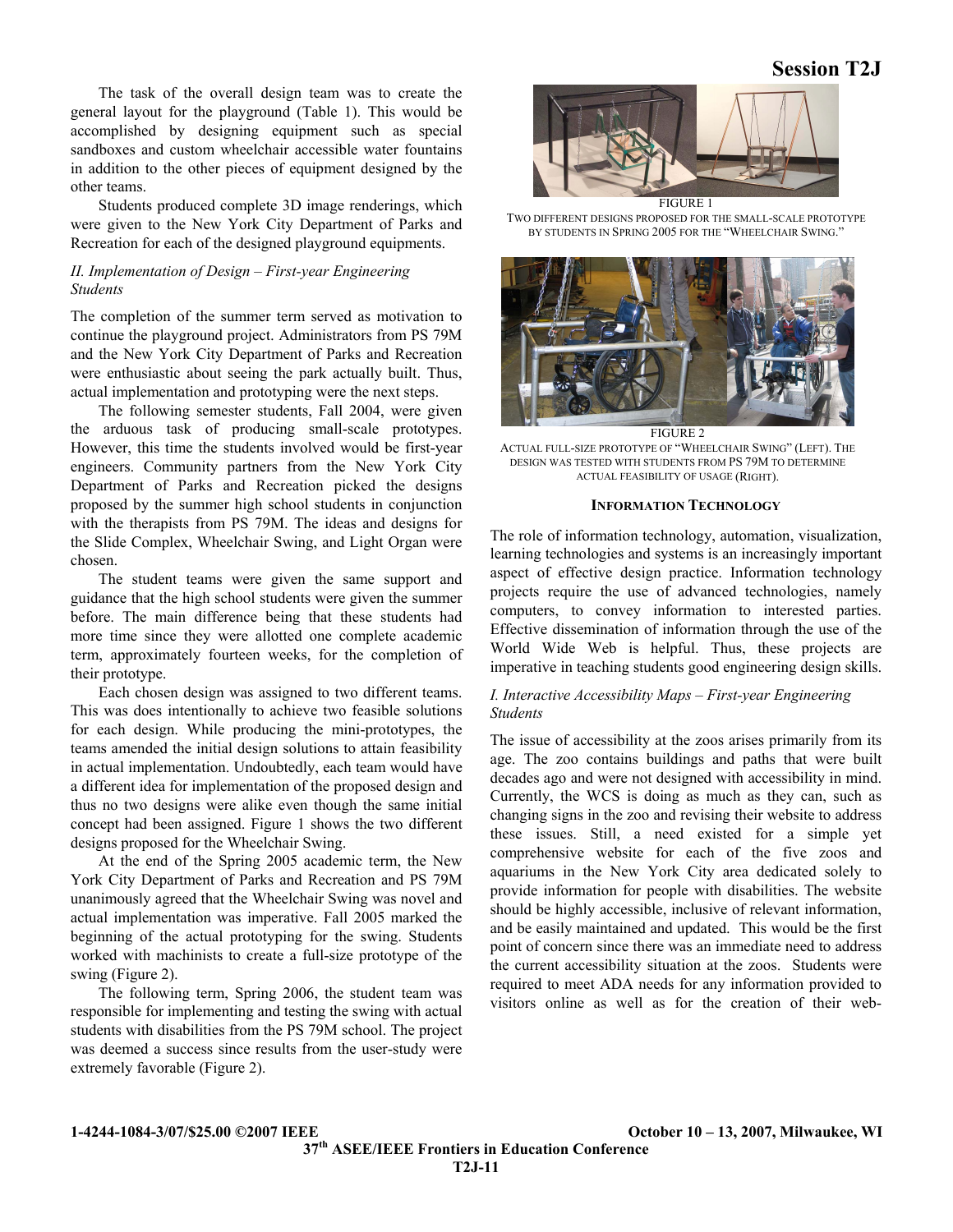# **Session T2J**



TWO POTENTIAL DESIGN SOLUTIONS PROPOSED BY FIRST-YEAR COLLEGE STUDENTS IN DESIGNING ACCESSIBILITY MAPS FOR THE WCS. FIGURE ON LEFT IS GENERAL OVERVIEW OF ZOO MAP, WHILE FIGURE ON RIGHT SHOWS A DETAILED DESCRIPTION ON MOUSE-OVER OF A SPECIFIC ATTRACTION.

materials.

Each of the student teams had their own recommendation about the method that would best suit the needs of the WCS. Through advise from ADA experts, community client partners, and instructional advisors, a unanimous decision was made for each team to use Macromedia Flash to design the

web-materials to maintain uniformity (Figure 3). In addition, the WCS provided student teams with its current website template to aid with uniformity. Furthermore, students were asked to create printer friendly versions of the information provided on the designed website so that visitors could print any needed information for their visit to the zoo.

The following semester, Spring 2005, a group of firstyear engineers were assigned to develop a personal digital assistant (PDA) that will provide zoo-goers with portable, easily accessible information to enhance their experience at the zoo. The goal was to develop a handheld device that would provide patrons with useful content that is not applicable or possible to implement on the zoo website, leaflets, or brochures. Specifically, the objective was to design a handheld device that would deliver patrons dynamic content that could be found on a home computer (such as the interactive maps created by the students in the previous academic term) while they are at the zoo. At the same time, the device would contain any standard information on a printed pamphlet (such as exhibit facts and locations and disability services). An actual prototype of such a device was created for the Central Park Zoo (Figure 4).

## *II. Redesign of Parks – High School Students*

Summer 2005 marked the start of the second part of the multipart project. Forty-five industrious high-school students were assigned to the second part of the initial project. These students were to conduct an ADA audit of the Bronx Zoo and propose redesigned solutions to the areas that lack compliance to ADA. The implementation of these recommendations would take longer and thus was the second part of the multi-



ACCESSIBLE PDA PROJECT FOR THE WILDLIFE CONSERVATION SOCIETY (WCS). PROTOTYPE OF PDA WITH ACCESSIBILITY MAP CREATED FOR CENTRAL PARK ZOO.

part project with the WCS.

Similar to the prior summer, students would be required to submit 3D image renderings of proposed solutions to WCS for possible implementation. Most student teams focused on different means of transportation at the Bronx Zoo as their primary concern, while others attempted to solve accessibility issues at particular attractions. For instance, two student teams proposed design solutions to aid the physically disabled as well as auditory and visually impaired. The addition of ramps for easy access on and off the shuttle and LED displays and speakers to announce upcoming stops were all simple proposed solutions (Figure 5).



FIGURE 5 AMENDMENTS MADE TO EXISTING ZOO SHUTTLE AT BRONX ZOO TO ADHERE FURTHER TO ADA COMPLIANCE.

Common solutions for accessibility with regards to different zoo attractions included better signage and more

# **1-4244-1084-3/07/\$25.00 ©2007 IEEE October 10 – 13, 2007, Milwaukee, WI**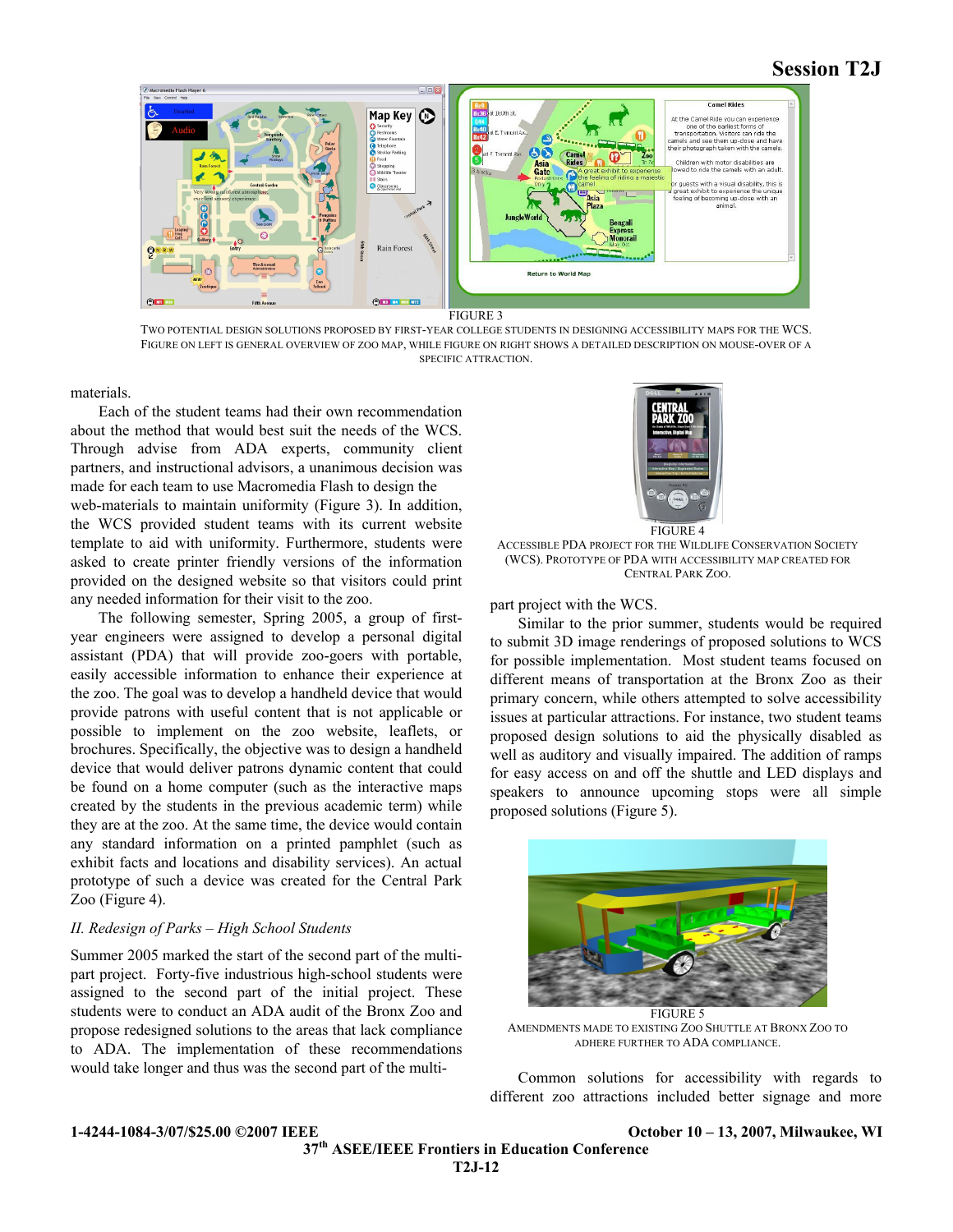# **Session T2J**

accessible pathways within individual attractions such as the World of Darkness and Prairie Dog Exhibits.

An interesting project attempted by two student teams also included designing of a special carriage that would enable those in wheelchairs to experience the "Camel Ride" attraction at the Bronx Zoo in which people are given the actual experience of riding a camel. Students proposed contraptions that could safely be attached to the camel and securely hold the wheelchair in place (Figure 6). The most unique characteristic to this particular project involved the idea that those confined to wheelchairs could get the same experience



FIGURE6 PROPOSED SOLUTION TO ALLOW PEOPLE IN WHEELCHAIRS TO SAFELY AND SECURELY PARTICIPATE IN THE "CAMEL RIDE" ATTRACTION AT THE BRONX ZOO.

as those who are not without having to be lifted out of their wheelchair. Also, many times, i.e. in the case of pony/horse rides, those in wheelchairs are confined to take a carriage ride instead. This does not provide for the same sensation of actually riding the animal. The design proposed by the students would offer a solution to this as well.

#### **SUCCESSES**

Both projects have been deemed a success. Both groups of students, high school and first-year college engineers, produced effective and feasible solutions to the problems and projects proposed to them.

In the case of the "Playground for All Children" in Marcus Garvey Park, the New York City Department of Parks and Recreation is currently reviewing and determining the feasibility of implementing the created prototypes.

For the WCS, the accessibility maps were implemented almost immediately. The possibility of implementing the PDA was being sought after. This was a bit more difficult due to budgetary constraints of purchasing a set of PDA's for each of the zoos and aquarium. Finally, the design proposals for modifying the Bronx Zoo to comply further with ADA standards are under review. Budget allocations are a deciding factor in actual implementation of these students' ideas.

Frequent surveys of involved students and community partners show favorable results. Student experiences have been positive. The impact on high school students is seen readily with most students involved in the Columbia University Summer High-School Program, applying to the engineering school at Columbia University for their undergraduate studies. Thus it is safe to presume that the experience has led these students to an increased interest in the pursuit of higher education in the engineering field. First-year engineering students indicate a renewed interest in their chosen academic pursuits with better understanding of realworld applications for their desired majors. Client satisfaction with the results of projects has yielded an extremely high rate of returning clients and multi-term projects leading to actual implementation of many designs.

#### **CHALLENGES**

Common challenges faced with projects and both groups, high school and first-year engineering students; include the extent of limited technical skills possessed. This makes it harder to proceed farther in most projects. Both groups have never had any advanced technical courses and most students have never had prior engineering design experience. Moreover, servicelearning projects also require client interaction and the development of professional skills concurrently to understand and effectively communicate with the community partner to understand the actual project requirements. Thus, progress that is made comes with great cost of time. Also both students groups sometimes need significant outside help from instructors, advisors, and others in completing projects that are highly technical: specifically computer programming and machining. A way to solve the machining issues is for us to provide students with easy access to a machine shop and qualified machinists. The problem with this solution involves available funding for these projects. Most times the community organization has very little to no money to available to fund these endeavors. We have some institutional allocations as well as some grant funding to aid in the process. However, this is limited and thus not all projects can reach the prototyping phase.

Time constraints are a challenge too for both groups. The high school students are given a month, sixteen class days of instruction, to complete their projects. While the students spend four hours in class each day, much of this time is spent in lectures pertaining to engineering design, professional and team development, as well as the use of 3D design software to produce their final design renders. Thus, actual group work time is limited and existent only in small quantities. Furthermore, a good percentage of the summer students are commuters to the summer program and thus after class group meetings are nearly impossible. Those students are residing on campus for the summer program have extracurricular activities and curfews set by the institution and thus do not have that much free time to work on the project outside of class. Therefore, there is definitely not enough time to produce anything more than design sketches and ideas. An actual prototype and implementation project would be near impossible given the constraints.

In comparison, although the first-year engineers are given one academic term, approximately fourteen weeks, these